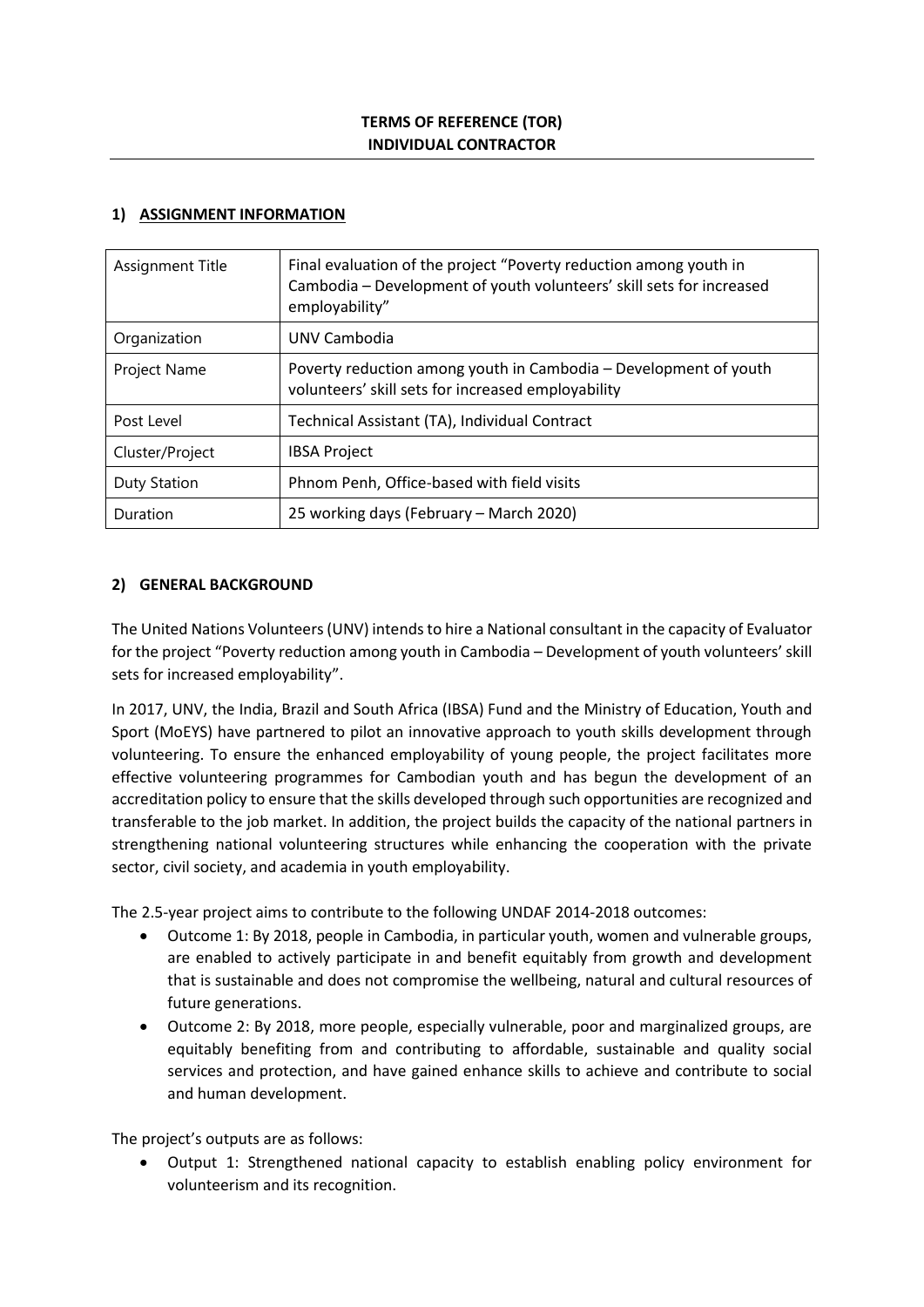- Output 2: Promoted engagement of vulnerable youth in volunteerism as a means of employable skills development (Inclusion) – "Ensuring that no one is left behind".
- Output 3: Advocacy, Information and Monitoring (AIM) Strengthened national capacity to implement volunteer management mechanisms.

The project interventions have been carried out in 17 provinces and Phnom Penh as follows:

# Output 1:

- Development of the National Youth Volunteering Implementation Plan in consultation with MoEYS, volunteer-involving organizations and private sector partners.
- Pilot 3 "Volunteering during school holidays" rolled out in five provinces (Kampong Cham, Kampong Thorn, Kampong Chnang, Takeo and Kandal) from September-October 2018 with the participation of 191 young volunteers.
- Under MoEYS'initiative, Pilot 3 evolved into Volunteer for My Community (VMC), which is being implemented in 17 provinces.
- Organization of consultations workshops on the accreditation framework led by a consultant.

## Output 2:

- Pilot 2 Youth Volunteering for Social Entrepreneurship: 51 youth volunteers received training in entrepreneurship and capacitated to deliver trainings to youth in their communities. 988 youths trained by the youth volunteers gained entrepreneurial knowledge in the five target provinces.
- Pilot 2 evolved into an incubation program in partnership with the Young Entrepreneur Association of Cambodia (YEAC).

#### Output 3:

- A variety of advocacy and promotional events were organized such as a partnership with WEduShare on volunteerism mobilizing campaigns, publication of Dream Magazine, radio promotion, UN Day event, International Volunteer Day event.
- Launch of a Youth Volunteer Cambodia online platform to allow youth to find volunteering opportunities and volunteer-involving organizations to advertise volunteering positions.

# **3) EVALUATION PURPOSE, OBJECTIVES AND SCOPE**

#### **3.1 Evaluation Purpose and Objectives**

As the project comes to an end on 31 March 2020, this final evaluation will assess the performance of the project in achieving its outcomes and outputs. The evaluation will support UNV Cambodia's implementing team and the implementing team at MoEYS' General Department of Youth in enhancing and expanding the volunteerism programs defined during the project.

Specifically, the evaluation has the following objectives:

- Assess progress achieved or being made toward the achievement of outputs 1, 2 and 3.
- Provide recommendation on sustaining and enhancing achievements of the project.
- Document lessons learnt, success stories and good practices in order to maximize the experiences gained.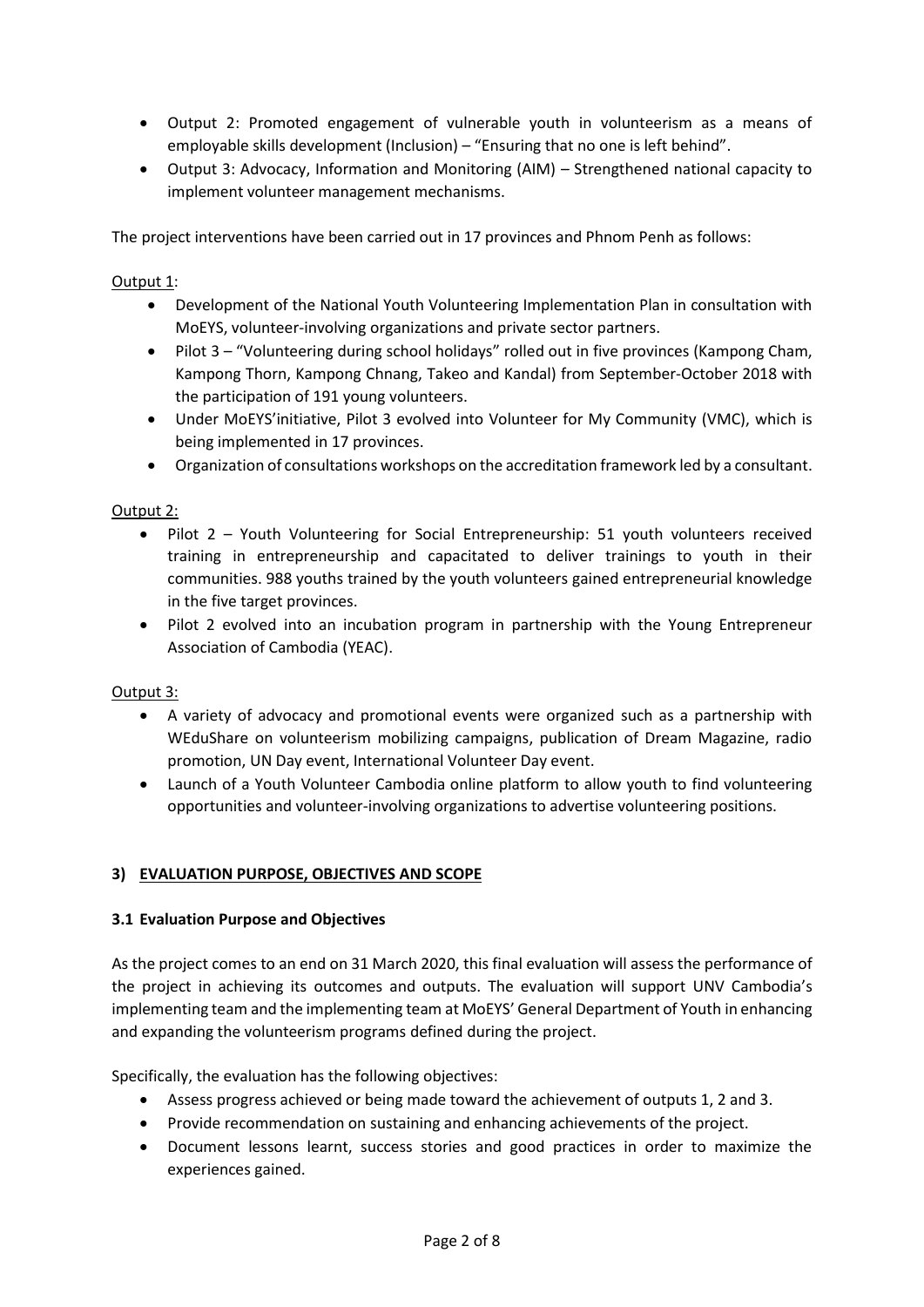# **3.2 Scope**

The evaluation will assess the project's achievement of output 1, 2, 3 in 17 provinces. The evaluation will cover the entire project implementation period of July 2017 to February 2020.

## **3.3 Evaluation questions**

*Relevance*

- To what extent has the project responded to the needs and priorities of Cambodian youth in accessing decent employment?
- To what extent has the project responded to the Government of Cambodia's needs and priorities in strengthening national volunteering structures?
- Were the expected project outputs relevant and realistic to the situation and needs of youth?

# *Effectiveness*

- To what extent has progress been made toward outcome and output achievement? How have the achieved project outputs contributed to the outcome level changes?
- What have been the key results and changes attained?
- What are the greatest achievements of the project? How can the project build or expand on these achievements?
- Which output of the project has the least achievements? How can they be overcome?
- How have key stakeholders been involved in the project? What is their level of satisfaction?
- What alternative strategies would have been more effective in achieving the expected results?
- What unintended outcomes might be occurring because of the project? How did the project deal with these outcomes?
- To what extent has UNV been able to form and maintain partnerships with other actors to leverage results?

#### *Efficiency*

- Have resources (funds, human resources, time, expertise, etc.) been allocated strategically to achieve results?
- Have the project's funds and activities been delivered in a timely manner?
- How could the activities in output 1, 2 and 3 have been delivered with fewer resources without reducing their quality and quantity?

# *Sustainability*

- What is the likelihood that the benefits that result from the project with continue at national and subnational levels?
- To what extent do national partners have the institutional capacities in place to sustain the results?
- What is the level of ownership of the project by its key stakeholders?

# *South-Cooperation*

- To what extent has South-South cooperation contributed to the results attained?
- National Leadership and Ownership: Was the project sourced through a demand-driven approach? How did the government demonstrate its ownership of the projects?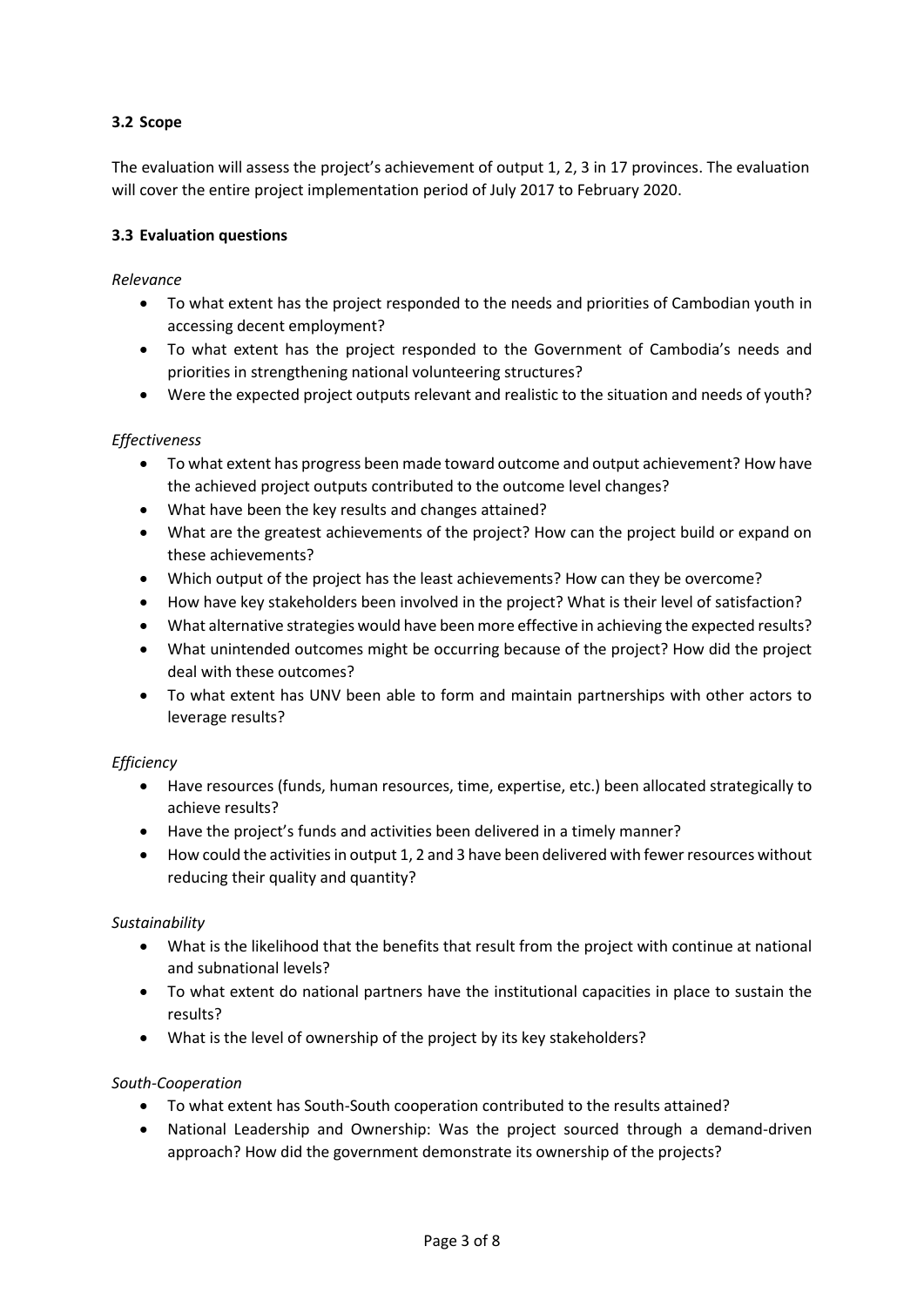- Mutual Benefit: To what extent the project supported mutual benefits through sharing of knowledge and experiences, training, technology transfer? Are there mutual gains?
- Equality and Horizontality: To what extent the project utilized mutual exchange between developing countries? To what extent partners cooperated as peers; considering each other as equals and their relationship as horizontal (non-hierarchical)? Complementarity to North-South Cooperation: To what extent the project served as complementary to North-South cooperation?

# **3.4 Methodology**

The evaluator will determine the specific design and methods for the evaluation during the initial inception period. However, the contractor is expected to employ a combination of qualitative and quantitative evaluation methods and instruments.

The evaluator is also expected to:

- Conduct on-line/telephone and face-to-face interviews with relevant stakeholders, in full confidence and anonymity.
- Review relevant documentation, such as project document, results frameworks, quarterly and annual reports, activity reports, etc.
- Conduct field visits and on-site validation of key tangible outputs and interventions.

The final methodological approach, including interview schedule and data to be used in the evaluation should be clearly outlined in the inception report and be fully discussed and agreed between UNV and the evaluator.

# **4) EXPECTED DELIVERABLES AND PAYMENT SCHEDULE**

# **4.1 Expected deliverables**

The evaluator is required to produce the following deliverables, as specifically outlined in the timeframe below:

- 1. **Evaluation inception report** (10-15 pages) to be produced before the evaluation starts following preliminary discussions with UNV and desk review. The report will detail the evaluator's understanding of what is being evaluated and why, showing how each evaluation question will be answered by way of proposed methods, sources of data, data collection procedures, list of stakeholders to be interviewed, etc. The report should also include a proposed schedule of tasks, activities and deliverables.
- 2. **Evaluation debriefing**: immediately following the data-collection and interviews, UNV may ask for a preliminary debriefing and findings.
- 3. **First draft of evaluation report:** to be shared with UNV and relevant stakeholders for review and feedback.
- 4. **Second draft of evaluation report:** to be shared with UNV and relevant stakeholders for review and feedback. The second draft will include revisions based upon comments on the first draft.
- 5. **Final evaluation report:** will incorporate any final comments and revisions. It should at least cover methodology, findings, recommendations and lessons learned. It must include humaninterest quotes and case studies and photos.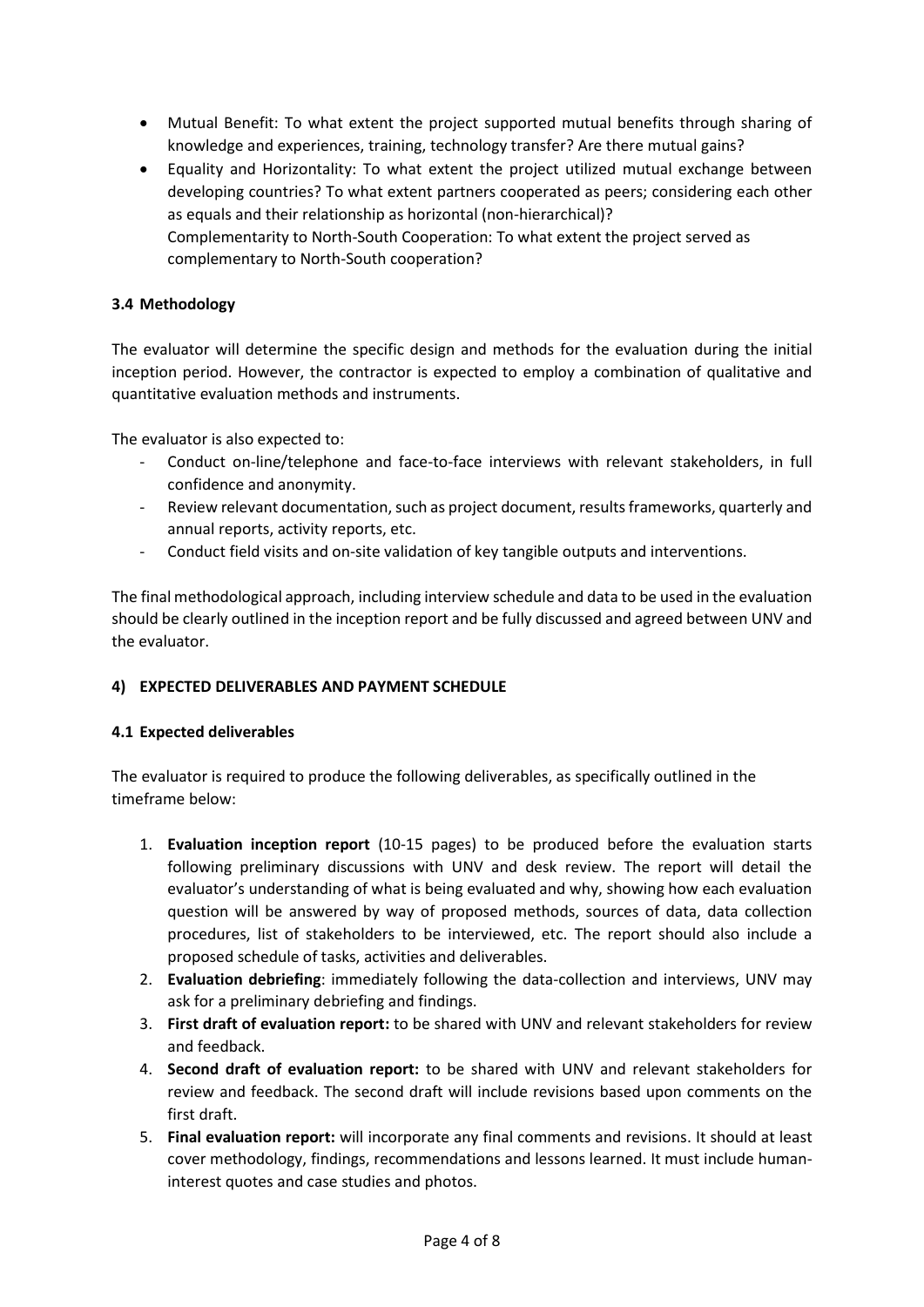6. **Final evaluation brief and presentation** of the final report summarizing the final evaluation report in a concise, simple and visual manner for wide circulation.

## **4.2 Payment schedule**

| <b>Deliverables</b>                                        | Percentage payment per deliverable |
|------------------------------------------------------------|------------------------------------|
| Inception report                                           | 20%                                |
| First draft of evaluation report                           | 40%                                |
| Final evaluation report, evaluation brief and presentation | 40%                                |

## **5) TIMEFRAME**

- **5.1 Duration:** the assignment is expected to be performed within 25 working days over the period of 2 months from 3 February 2020 to 20 March 2020. The final deadline is absolute.
- **5.2 Duty station:** Phnom Penh, either home-based or based at UNV Cambodia, with field visits. The daily subsistence allowance and transportation cost of field visits will be covered by UNV Cambodia.

## **5.3 Schedule**

| <b>Activities</b>                         | <b>Working</b> | Date of completion                                   | Responsible |
|-------------------------------------------|----------------|------------------------------------------------------|-------------|
|                                           | days           |                                                      | party       |
| Phase 1: Desk review and inception report |                |                                                      |             |
| Inception meeting                         |                | At the time of contract signing                      | Evaluator   |
|                                           |                | 3 Feb. 2020                                          |             |
| Sharing of relevant documents             |                | At the time of contract signing                      | <b>UNV</b>  |
| with evaluator                            |                | 3 Feb. 2020                                          |             |
| Desk review and preparation of            | 4 days         | Within 7 days of inception meeting                   | Evaluator   |
| inception report                          |                | 3-8 Feb 2020                                         |             |
| Submission of inception report            | ÷,             | Within 7 days of inception meeting                   | Evaluator   |
|                                           |                | 10 Feb 2020                                          |             |
| Comments and approval of                  |                | Within 3 days of submission of the                   | <b>UNV</b>  |
| inception report                          |                | inception report                                     |             |
|                                           |                | 12 Feb 2020                                          |             |
| <b>Phase 2: Data-collection mission</b>   |                |                                                      |             |
| Data collection (desk review,             | 5 days         | Within 3 weeks of contract signing                   | Evaluator   |
| interviews, field visits)                 |                | 13-19 Feb. 2020                                      |             |
| Data analysis                             | 4 days         | Within 1 week of data collection                     | Evaluator   |
|                                           |                | 20-25 Feb. 2020                                      |             |
| <b>Phase 3: Evaluation report writing</b> |                |                                                      |             |
| First draft of evaluation report          | 4 days         | Within 1 week of data analysis                       | Evaluator   |
|                                           |                | 26 Feb - 2 Mar. 2020                                 |             |
| Submission of first draft of the          |                | Within 1 week of data analysis                       | Evaluator   |
| evaluation report                         |                | 2 Mar. 2020                                          |             |
| Consolidated UNV and                      | ۰              | Within 3 days of submission of 1 <sup>st</sup> draft | <b>UNV</b>  |
| stakeholders' comments                    |                | 5 Mar. 2020                                          |             |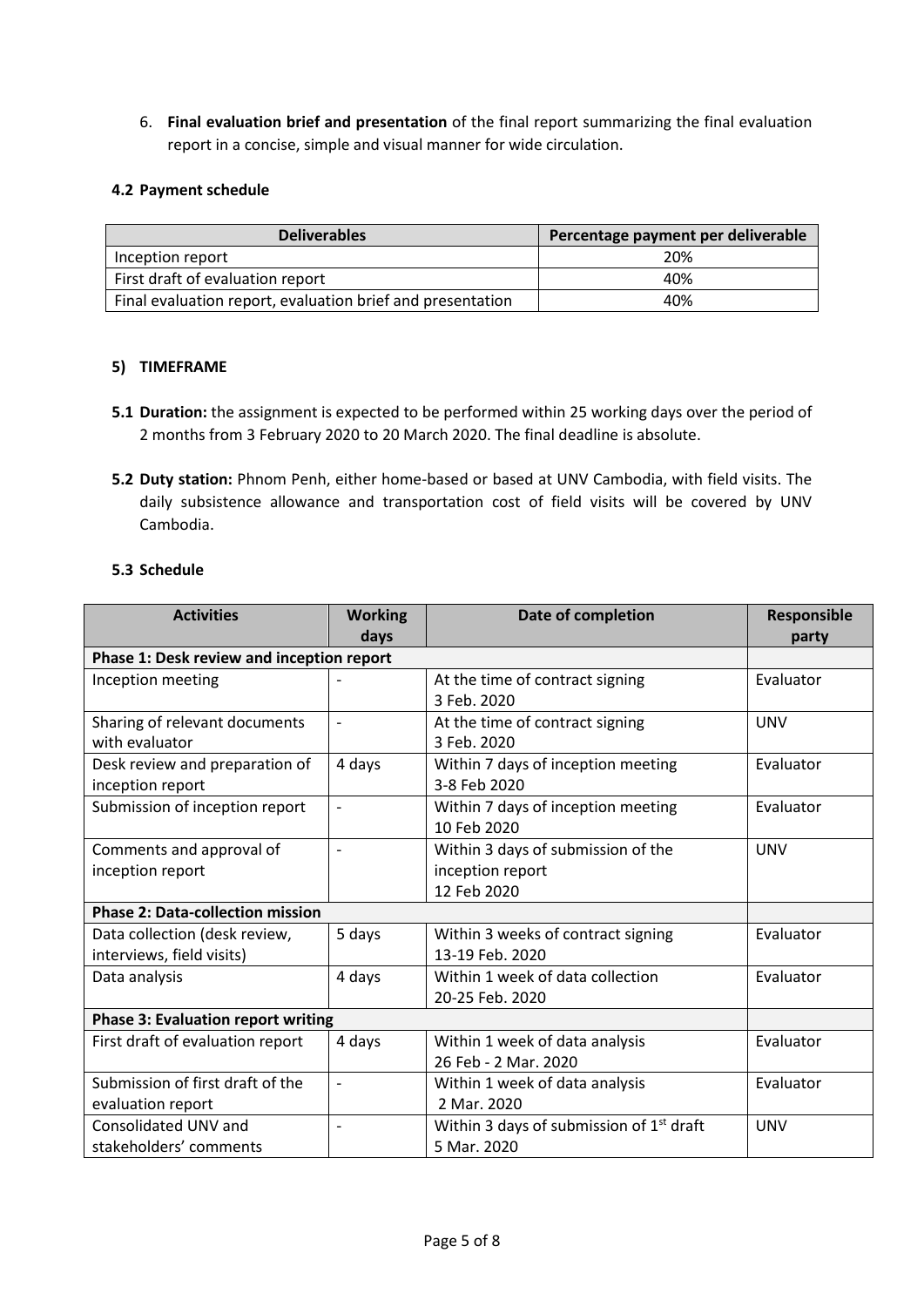| Second draft of evaluation     | 3 days  | Within 3 days of UNV's comments                      | Evaluator  |
|--------------------------------|---------|------------------------------------------------------|------------|
| report                         |         | 6 - 10 Mar. 2020                                     |            |
| Consolidated UNV and           |         | Within 3 days of submission of 2 <sup>nd</sup> draft | <b>UNV</b> |
| stakeholders' comments         |         | 13 Mar. 2020                                         |            |
| Final evaluation report        | 3 days  | Within 3 days of UNV's comments                      | Evaluator  |
|                                |         | 13 - 18 Mar. 2020                                    |            |
| Submission of final evaluation |         | Within 3 days of UNV's comments                      | Evaluator  |
| report                         |         | 18 Mar. 2020                                         |            |
| Brief and presentation         | 2 days  | Within 2 days of submission of final report          | Evaluator  |
|                                |         | 20 Mar. 2020                                         |            |
| <b>Total</b>                   | 25 days |                                                      |            |

## **6) QUALIFICATION OF SUCCESSFUL SERVICE PROVIDER**

#### **6.1 Required competencies**

## *Education*

Advanced university degree (at least Masters) in a discipline relevant to youth development, volunteering, public administration, policy and planning, non-formal and vocational education and training, development studies, and other related interdisciplinary areas.

## *Professional experience*

- Minimum five years' experience in programme evaluation, especially in youth, employment, and volunteerism programmes, and proven accomplishments in undertaking evaluations for international organizations, including the UN.
- Minimum seven years of professional experience related to policy and programming for youth, particularly in connection to non-formal education and volunteerism.
- Experience working with Cambodian national and subnational government.

#### *Language skills*

- Excellent written and spoken Khmer.
- Excellent written and spoken English.

#### *Competencies*

- Up to date with new developments, concepts and theories in youth development, non-formal education, employability and entrepreneurship.
- Good understanding of the governance and traditional institutions, and culture of Cambodia.
- Good understanding of the volunteering sector in Cambodia.
- High standards of integrity, gender sensitivity, age sensitivity, discretion and confidentiality.

The evaluator must be independent and objective and, therefore, cannot have any prior involvement in the design, implementation, decision-making or financing of any of the UNV interventions contributing to the project's results.

#### **7) EVALUATION ETHICS**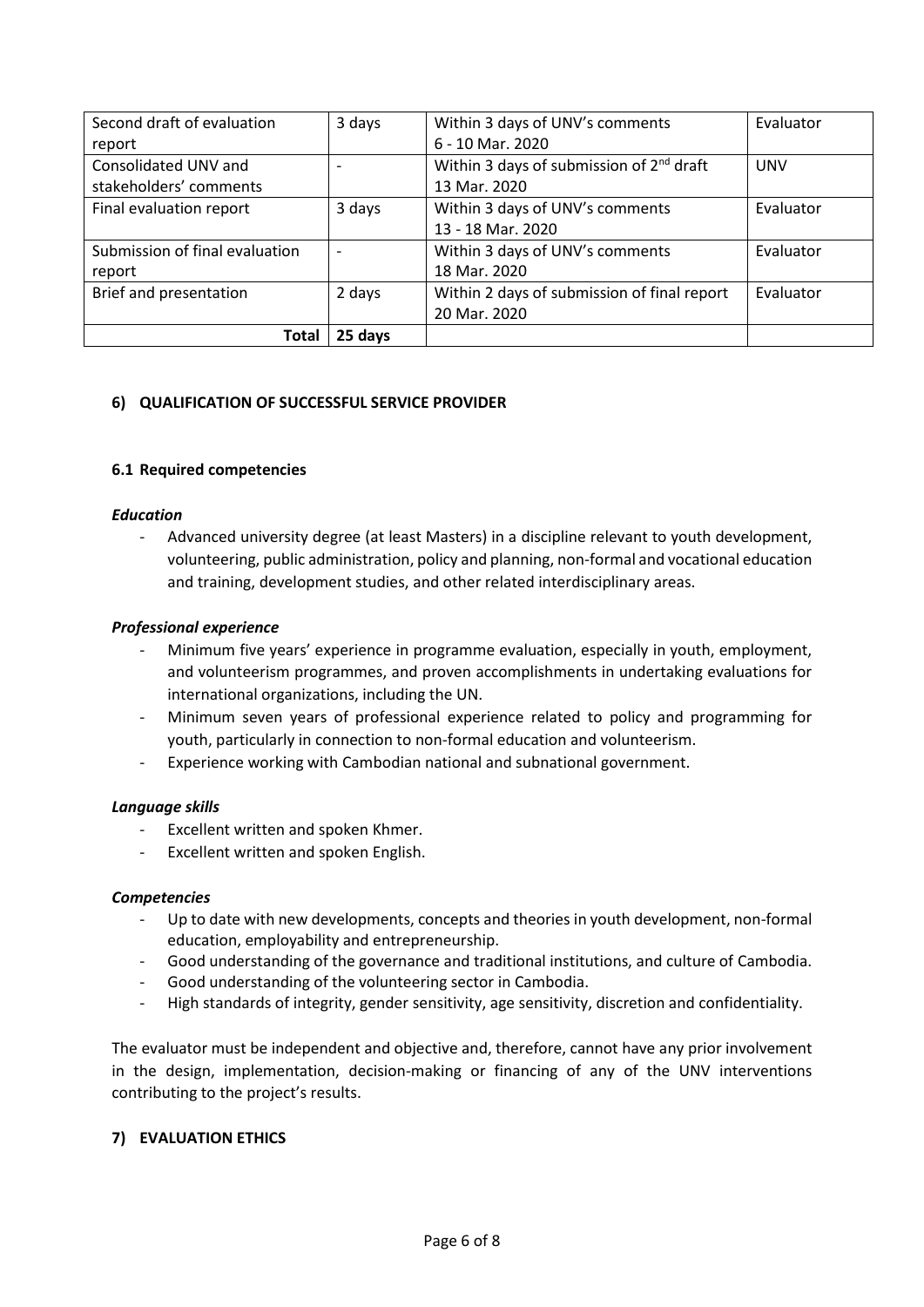This evaluation will be conducted in accordance with the principles outlined in the UNEG 'Ethical Guidelines for Evaluation'. The consultant must safeguard the rights and confidentiality of information providers, interviewees and stakeholders through measures to ensure compliance with legal and other relevant codes governing collection of data and reporting on data. The consultant must also ensure security of collected information before and after the evaluation and protocols to ensure anonymity and confidentiality of sources of information where that is expected. The information knowledge and data gathered in the evaluation process must also be solely used for the evaluation and not for other uses with the express authorization of UNV and partners.

# **8) IMPLEMENTATION ARRANGEMENTS**

The consultancy will be performed under the direct supervision of the UNV Programme Manager at UNV Cambodia and work closely with the UNV Project Assistant and National Volunteer Specialists. UNV manages this evaluation, including clearing and approval of the evaluation products. Products approval will also be required from the Director General, Youth Department, Ministry of Education Youth and Sport.

Role of the evaluator:

- The evaluator is responsible to provide his/her technical expertise to produce the expected outputs;
- The evaluator shall arrange transportation for his/her mobility in Phnom Penh. For field visits, the travel cost and living allowance in the field will be covered by UNV.
- The evaluator is expected to report on progress to the UNV Programme Manager on a weekly basis.
- The evaluator shall report on and submit the above deliverables under this assignment to the assigned person, acting as the focal point of UNV Cambodia.
- The evaluator is expected to liaise closely with relevant government departments, in particular MoEYS, Cambodia Volunteering Network (VolCam), Young Entrepreneurs Association of Cambodia, and other UN agencies.

# Role of UNV Cambodia

- UNV Cambodia will link the evaluator to key stakeholders, as needed.
- UNV Cambodia will provide overall quality assurance for this consultancy;
- UNV Cambodia will review deliverables for payment release;
- UNV Programme Manager will act as the focal person to interact with the evaluator to facilitate the assignment, field missions, review of each outputs and ensure timely generation of stakeholders' comments on the expected deliverables.

# **9) EVALUATION CRITERIA**

| <b>Technical Evaluation Criteria</b>                                   | <b>Obtainable Score</b> |
|------------------------------------------------------------------------|-------------------------|
| - Minimum 5 years' experience in programme evaluation, especially in   | 30%                     |
| youth, employment, and volunteerism programmes, and proven             |                         |
| accomplishments in undertaking evaluations for international           |                         |
| organizations, including the UN.                                       |                         |
| - Minimum seven years of professional experience related to policy and |                         |
| programming for youth, particularly in connection to non-formal        |                         |
| education and volunteerism.                                            |                         |